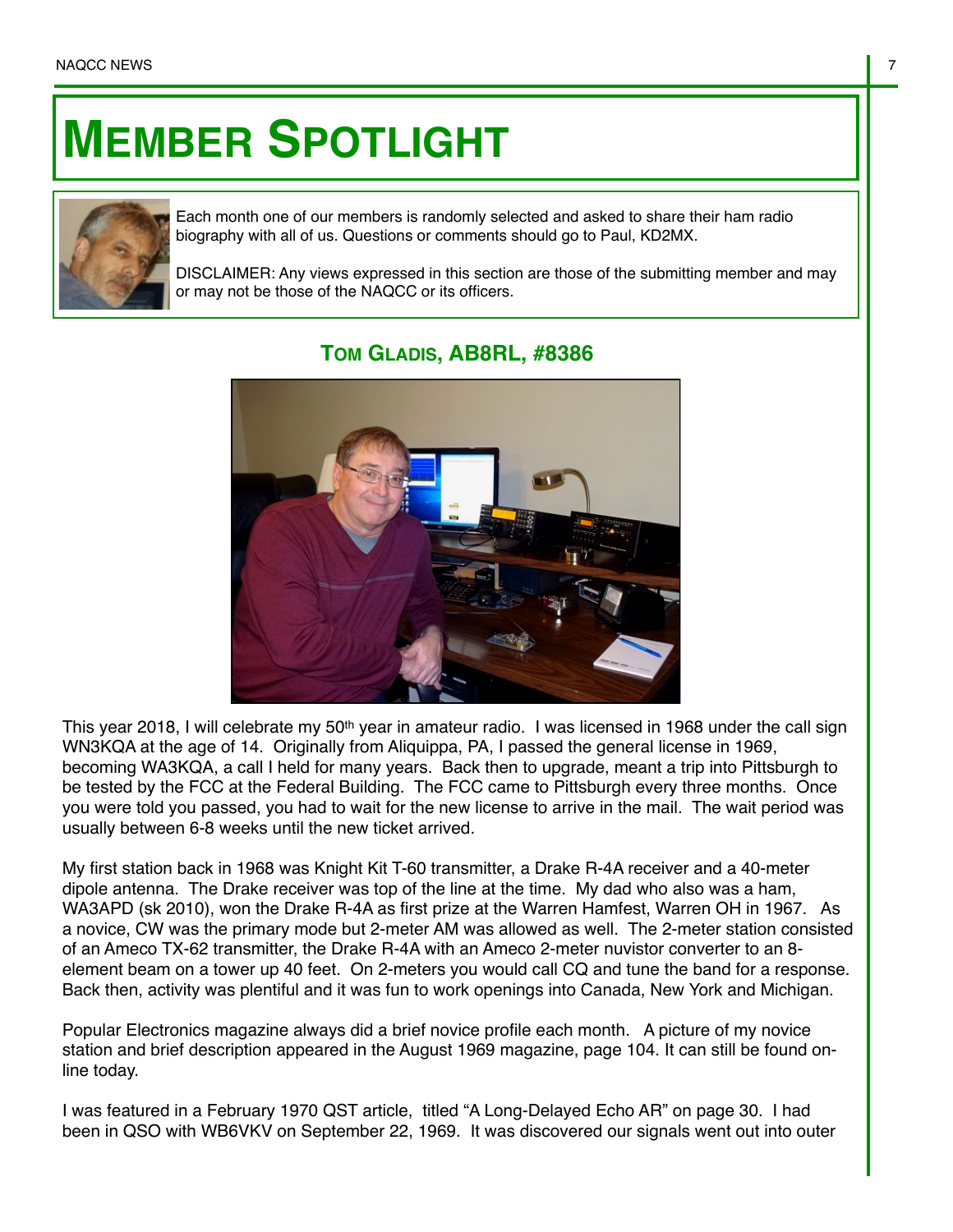space and back. We could hear our transmission on our receiver come back many seconds after the end of the transmission. The echoes were studied in detail by O.G. Villard W6QYT of the Radio Science Laboratory at Stanford University. The time-delayed transmissions were like from the movie "Frequency" (but not nearly as long)!

My father and I had the fun of building Heathkit's in the 60's and 70's. Heathkit was about the only affordable equipment for most hams at the time. I can still remember the smell of solder as my father put together an HR-10 receiver. I couldn't wait for a radio to be completed to see if it would work. I still have an original SB-200 amplifier and a HW-2036 synthesized 2-meter transceiver that we built. Both still work to this day.

I am one of the original TEN-TEN NET members with #1401. My 10-10 certificate was issued 10-1-70. The certificate has the crossed American flag and California Republic flag on top of it. Very few of these certificates were issued before the flags were replaced with 10-10 International. I attended Penn State University from 1972-76. I was a member of the Penn State Amateur Radio club K3CR. The equipment at K3CR was a Collins S-line with an SB-220 amplifier. Virge Neilly was trustee for the organization at the time.

In 1985, I moved to Scott Depot, WV due to a job transfer. I worked for over 32 years for Airborne Express / DHL and still remain in transportation today.

On March 18, 2000, I upgraded from Advanced class to Extra class at the Charleston WV hamfest. My CW skills were very good and have continued to get better over the years. I successfully had to pass a 20 WPM CW test in order to earn the Extra license that year. A month later the 20 wpm Extra code element was reduced to 5 wpm. I earned the Extra license the old fashioned way. I decided at that time to upgrade my license to obtain a new call sign assigned to the  $8<sup>th</sup>$  call district and was assigned AB8RL.

I became interested in QRP back in the 70's. I built a transmitter out of Popular Electronics using a 5673 single tube – crystal controlled. Output was about 5 watts and it worked! Making a contact with lower power was fun. The 40-meter band coil was wound on a plastic prescription bottle.

My most memorable Amateur contacts were with the International Space Station NA1SS.

I was introduced to NAQCC through John N8ZYA, Vice-President of NAQCC who would always set up a table at the Charleston WV hamfest. In addition to John, WV8DH was another active NAQCC member who got my interest in NAQCC. I was impressed with the NAQCC website and its primary interest to foster Amateur radio via CW and low power. In addition, how do you beat free?

I try to participate in monthly sprints whenever I can. When I do, I admit that I pound hard for two solid hours with no breaks. I try to make as many contacts as I can. I've been fortunate to place #1 several times in the 8<sup>th</sup> district hand key category. During NAQCC Sprints, I only use a hand key. My hand key is still my original Speed-x key I used as a novice starting in 1968. That key has been used for 50 years.

My only QRP radio is a Youkits HB1B which I find to be a quality 4-band transceiver that works very well. I bought it at Dayton several years ago. I am impressed with the excellent receiver and an internal battery that has excellent life before needing charging.

My primary station today is an Elecraft K3S with the matching KPA500 amplifier. The K3S is a super radio for pulling out weak signals . It has outstanding filtering. On most Sprints, I use the K3S backed down to 5 watts. The excellent receiver is needed for weak signal QRP work.

Once in a while I will fire up a vintage Drake TR4CWRIT transceiver. It is amazing the quality SSB and CW reception the old Drake radios had in comparison to today's modern solid state radios. I can A/B switch the old with new and receive some of the weakest DX signals on both.